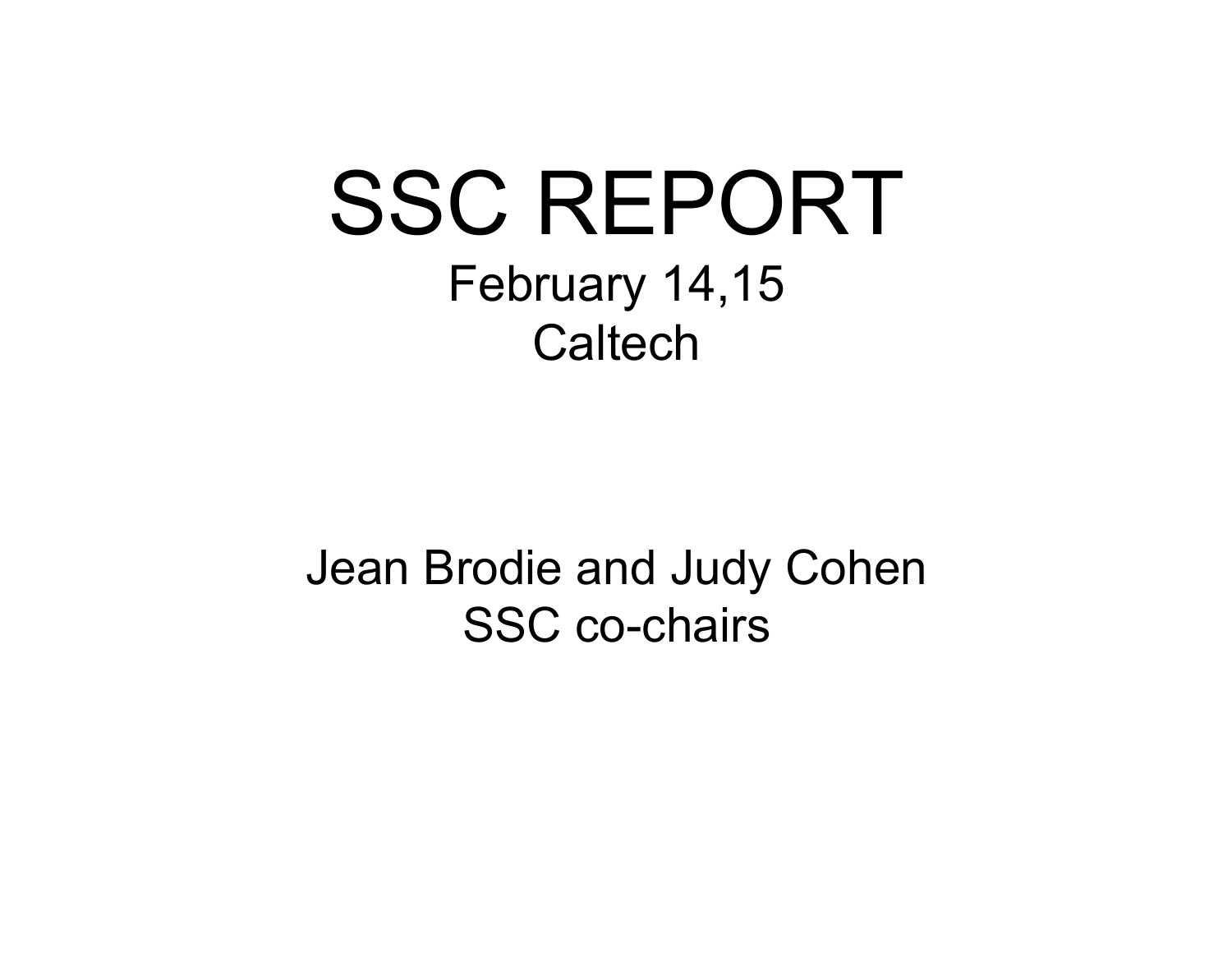## Attending:

Judy Cohen Jean Brodie Shri Kulkarni Claire Max Hilton Lewis Mike Liu Geronimo Villanueva Aaron Barth Lynne Hillenbrand Evan Kirby Chas Beichmann Mario Perez Andrea Ghez Tom Greene Karl Glazebrook (via telephone) Wen-Fai Fong (via telephone)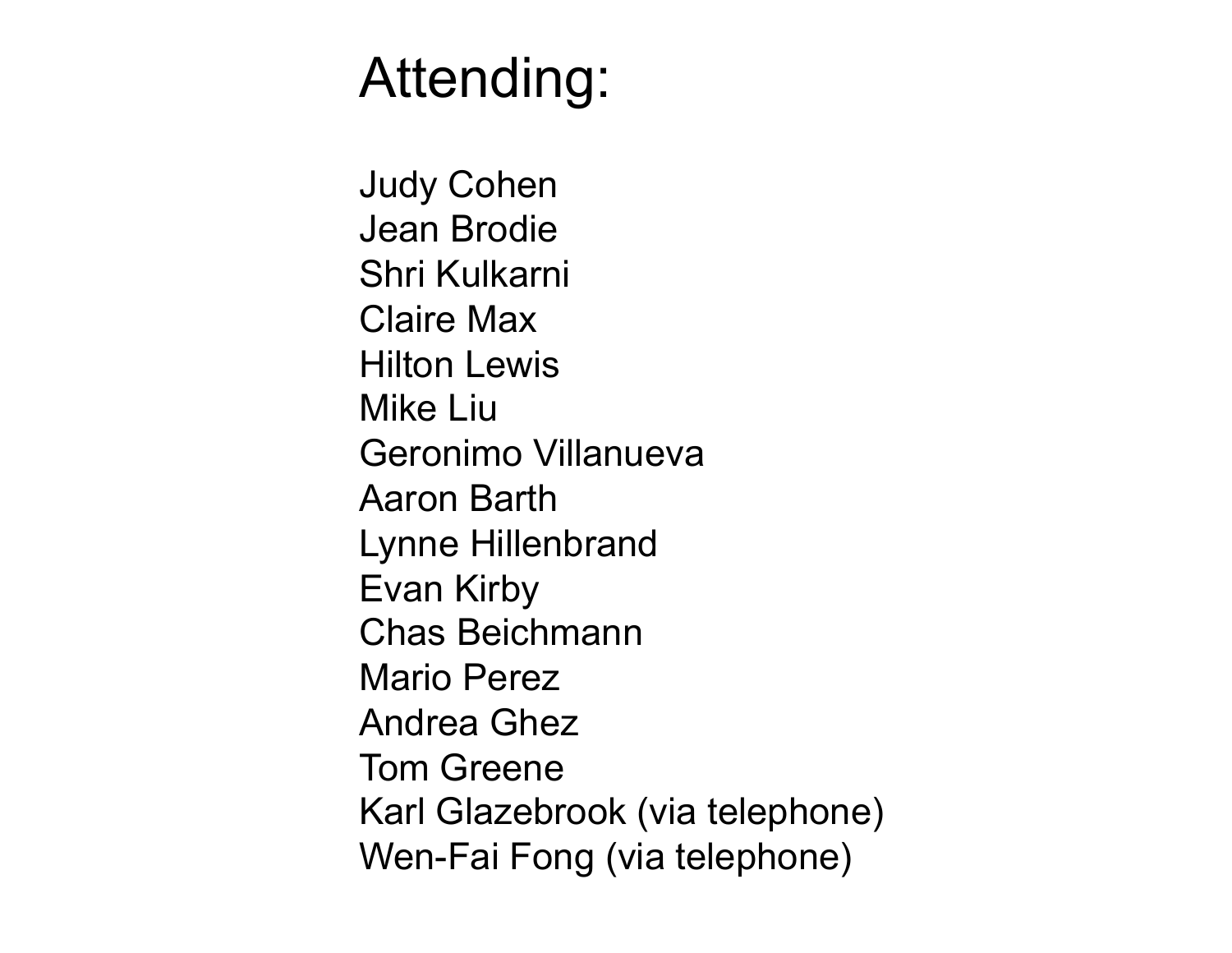### Observatory Report: Director's highlights

- Keck Science Fest featuring science of support astronomers held in December with over 50 attendees.
- Kip Thorne public talk held with 755 attendees
- Large donation received, providing funds needed to complete KCRM
- New WMKO operations agreement between Caltech and UC
- Keck communications and outreach efforts increased:
	- Improve perception, awareness, engagement
	- Astronomy is important, Hawaii science matters, Maunakea is valued, WMKO is a science and technology leader, positive economic impact
	- Communicate via press releases, media interviews, website, social media
- KCWI LN fill incident has been investigated and corrective actions have been implemented. KCWI is fine and operational.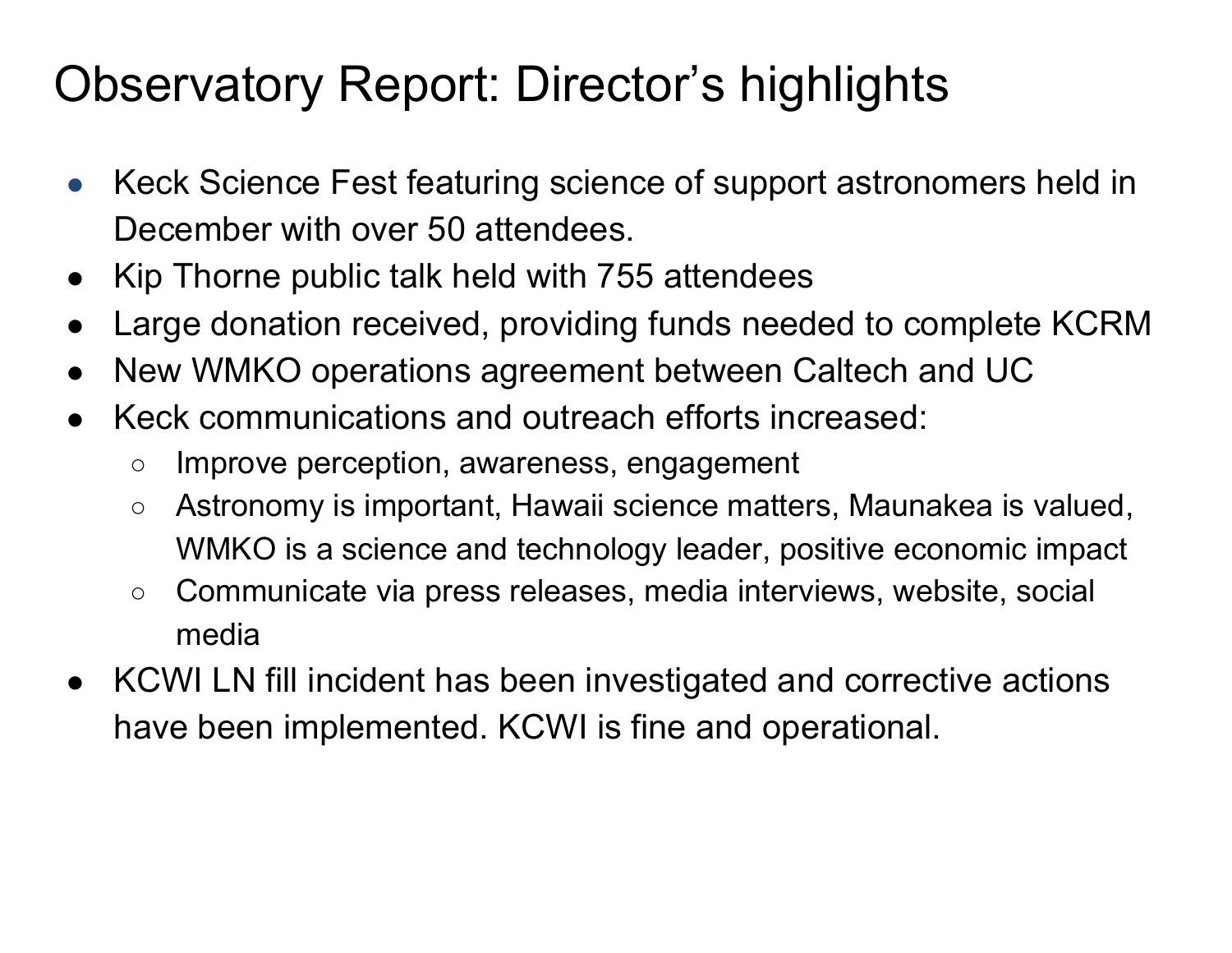#### Project Status Updates: Telescopes

- Temporary shutdown of K1 in August 2018 for 5 nights, plus 2 nights engineering
	- Repair of 20 degree section of grout
	- Recoating secondary during shutdown
- Telescope optics
	- 25 primary mirror segments repaired, expect all complete by end of 2019
	- K2 PCS camera upgrade complete, K1 PCS planned to complete by end of FY
	- Primary coatings degrade by 1.2%/year
	- Secondary mirrors:
	- $\circ$  K1 & 2 last coated in 2011 and 2012. Planning for K1 recoat during August shutdown.
- KI deployable tertiary is coated and on the summit. First light in April.
- Telescope Control System Upgrade in full-time use on KII since Oct. Will implement KI TCSU in February with handover review in March.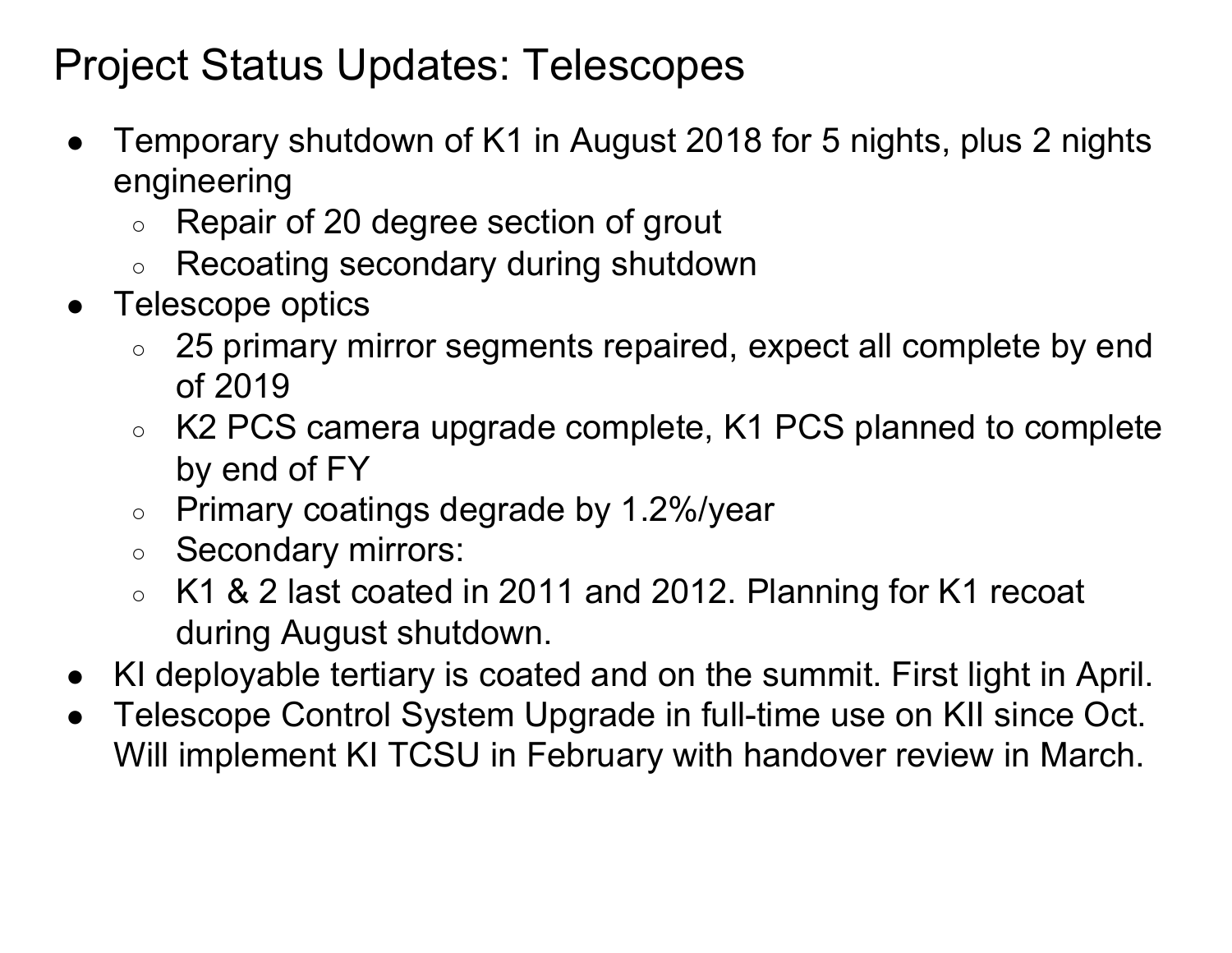#### Instrument Project Status

- NIRES operating since Feb 1. 30 science nights in 2018A
	- First observers report good data quality
	- Minor remaining operational issues being addressed
	- Full facilitization (guider & DRP) expected by end of 2018B semester
- OSIRIS Imager upgrade is progressing
	- Hardware installed and optics verified on-sky.
	- Focus offset found between imager and spectrograph. Will use as-is through Galactic Center season and then fix in 2018B
- LRIS Shutter upgrade underway; expected completion this fiscal year
- NIRSPEC upgrade underway. Will be opened / serviced in late 2018 and again in Feb 2019. Operational for December comet observations ○ SPEC detector is ready, SCAM optics ordered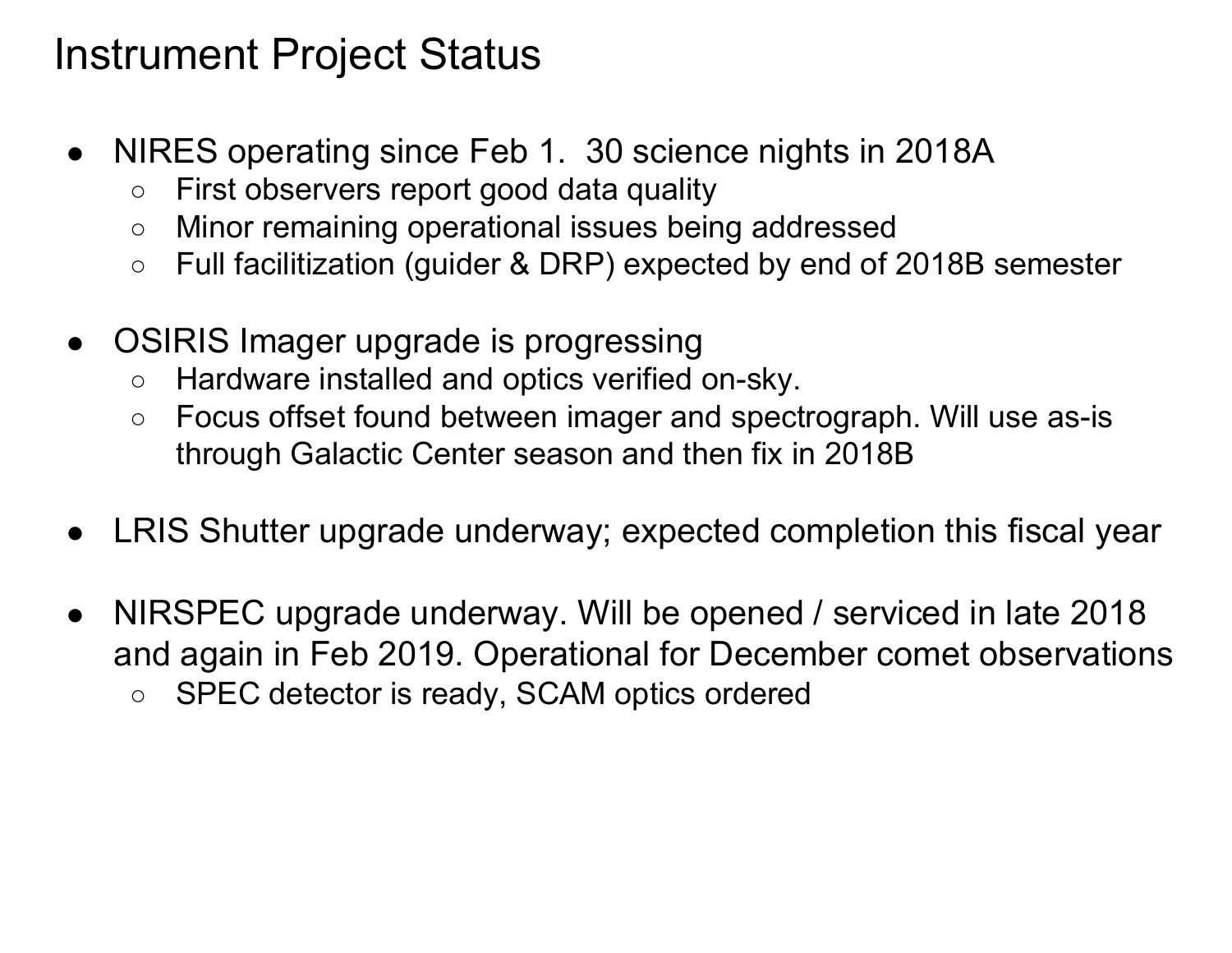#### AO Projects Status

- DDRs completed for pyramid wavefront sensor (PWFS) & fiber injection unit (FIU)
- Expect PWFS & FIU to be installed in 2018, before or after Galactic Center observing season
- PDRs completed for fiber extraction unit & coronagraph
- Real-time AO controller project is underway
- TRICK near-IR TT sensor is partially complete but not yet efficient enough for science operations. Improvements are underway.
- AO optics optimization is underway and making progress
- Continued increase in Keck AO publications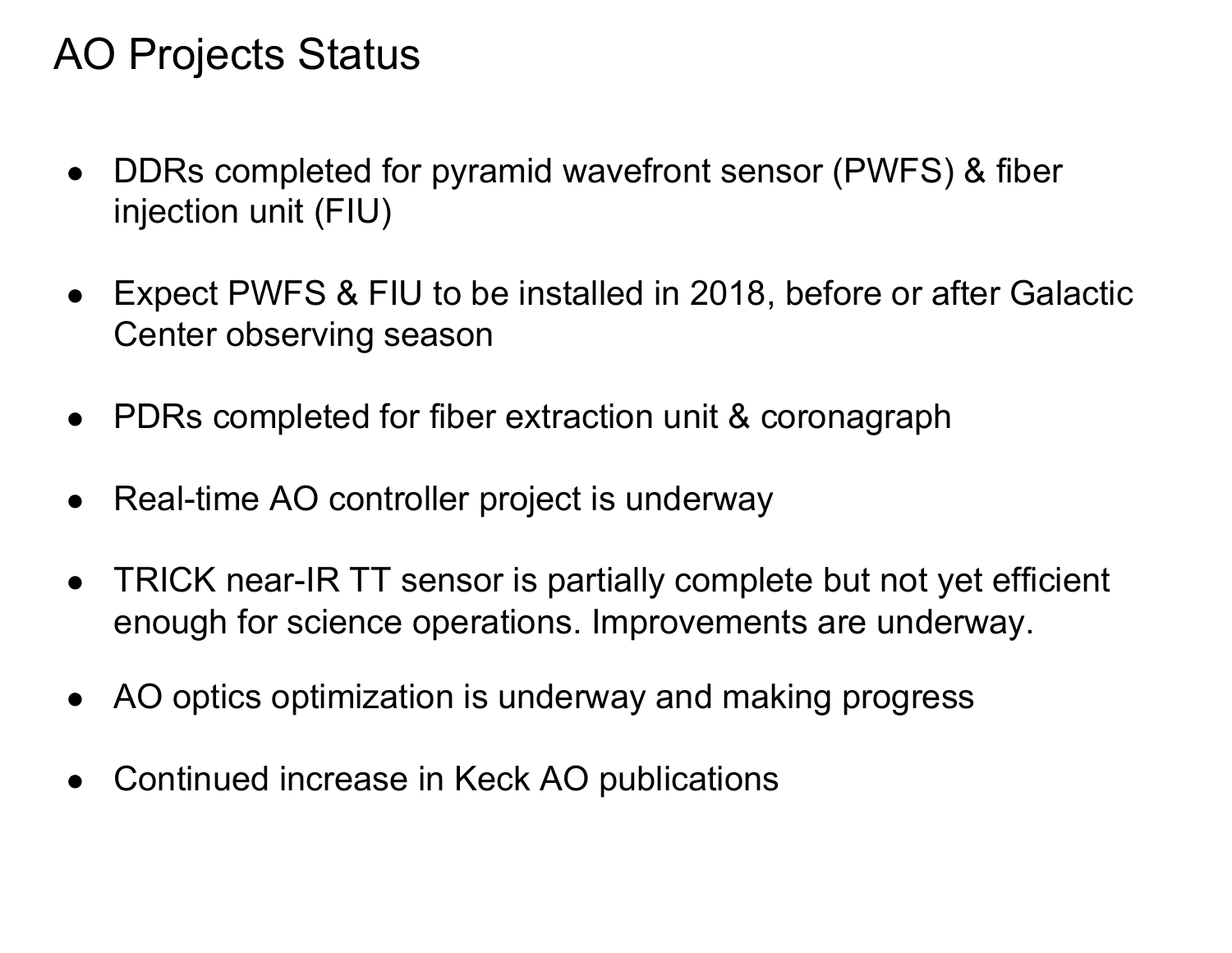# Five-Year Plan

- Unattended night operations project (UNO) PD phase delayed to FY19
- Seismic upgrade reinserted in plan
	- Plan for 500-year earthquake
	- Project starts in FY20, will only commence if cost-benefit analysis is favorable
- Infrastructure obsolescence upgrades

 WMKO will commission an external study of facility renewal needs

. Many upgrades addressed by UNO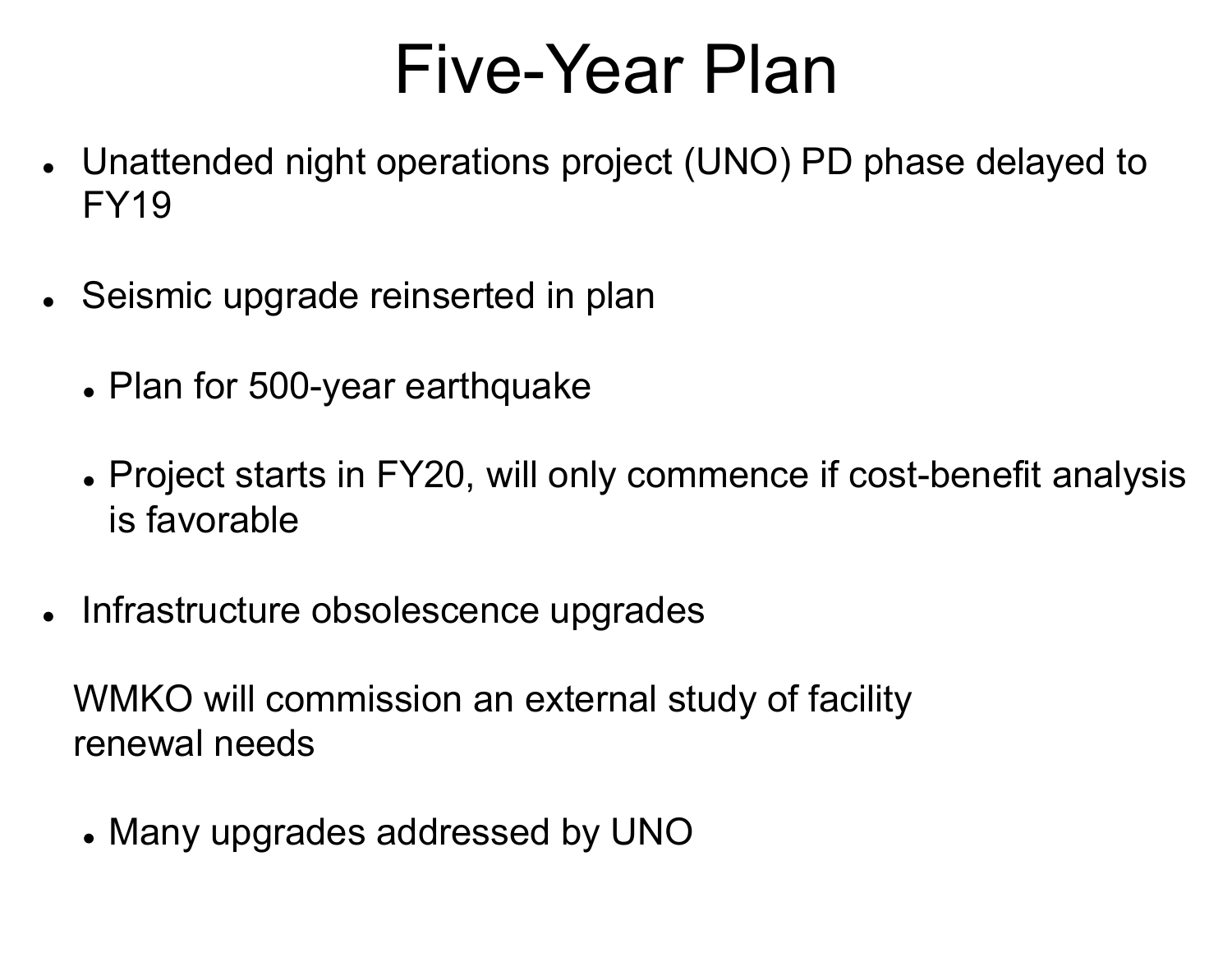#### Projects In The 5-Year Plan

| <b>Operations</b>                  | <b>Instrument and AO Upgrades</b>   | <b>New Instruments</b>                |
|------------------------------------|-------------------------------------|---------------------------------------|
| Routine operations                 | AO/Instrument IDL code base upgrade | AO RTC                                |
| <b>Keck Observatory Archive</b>    | <b>Instrument Studies</b>           | Data Reduction Pipeline development   |
| 2017 Operations Review Initiatives | K1 Deployable Tertiary              | Fiber Injection Module for NIRSPEC    |
|                                    | K2 AO Wavefront Sensor              | Fiber injection Unit Coronograph Mode |
| <b>Infrastructure</b>              | K2 Deployable Tertiary              | <b>KAPA MSIP</b>                      |
| ACS nodebox upgrade                | <b>NIRC2 Upgrade</b>                | <b>KCRM</b>                           |
| Decommission: IF and DCS hardware  | NIRSPEC upgrade                     | <b>Keck Planet Finder</b>             |
| K2 Shutter windscreen              | <b>PCS Mechanical Refurbishment</b> | <b>KRAKENS</b>                        |
| Routine infrastructure renewal     | Phasing camera upgrades             | <b>Near IR PRV MRI</b>                |
| Segment Repair                     | <b>PSF Reconstruction</b>           | <b>NIRES</b>                          |
| Seismic Upgrades                   |                                     | Phase A Studies: GLAO/Near IR PRV     |
| <b>Spare Secondary</b>             | <b>Cost Savings</b>                 |                                       |
| Unattended night ops (UNO)         | Summit photovoltaic system          |                                       |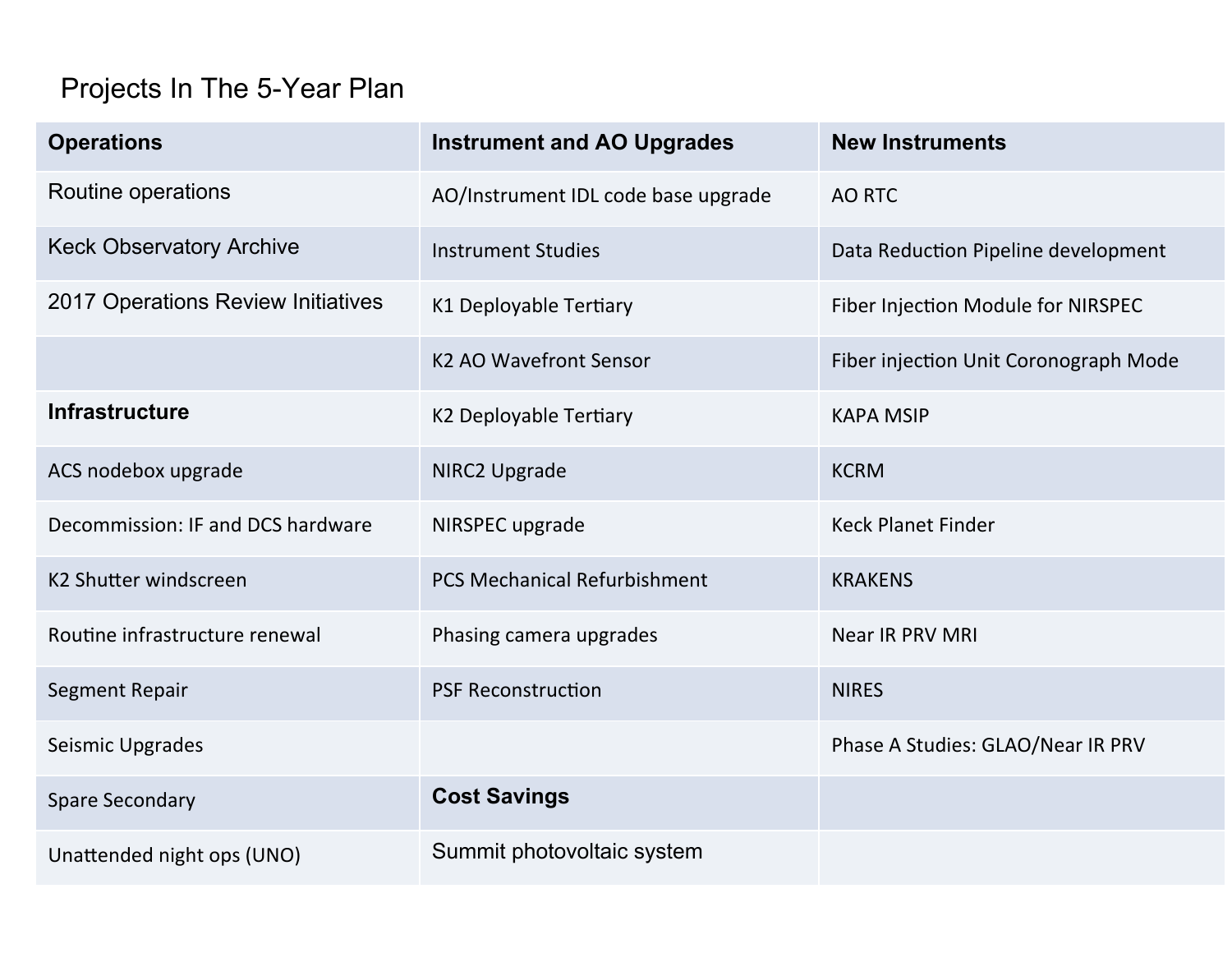### KPF PDR report

- PDR recommended minimal changes, foresaw no complications to completing DDR
- KPF and ESPRESSO will be the only instruments that (a) are on large, existing telescopes, (b) can attain <0.5 m/s precision, (c) use proven RV measurement technique
- DRP is built into design with 5.8 FTE allocated
- At the Board's request the SSC is organizing a workshop to review the PRV landscape
- Review will be co-chaired by one UC and one CIT faculty member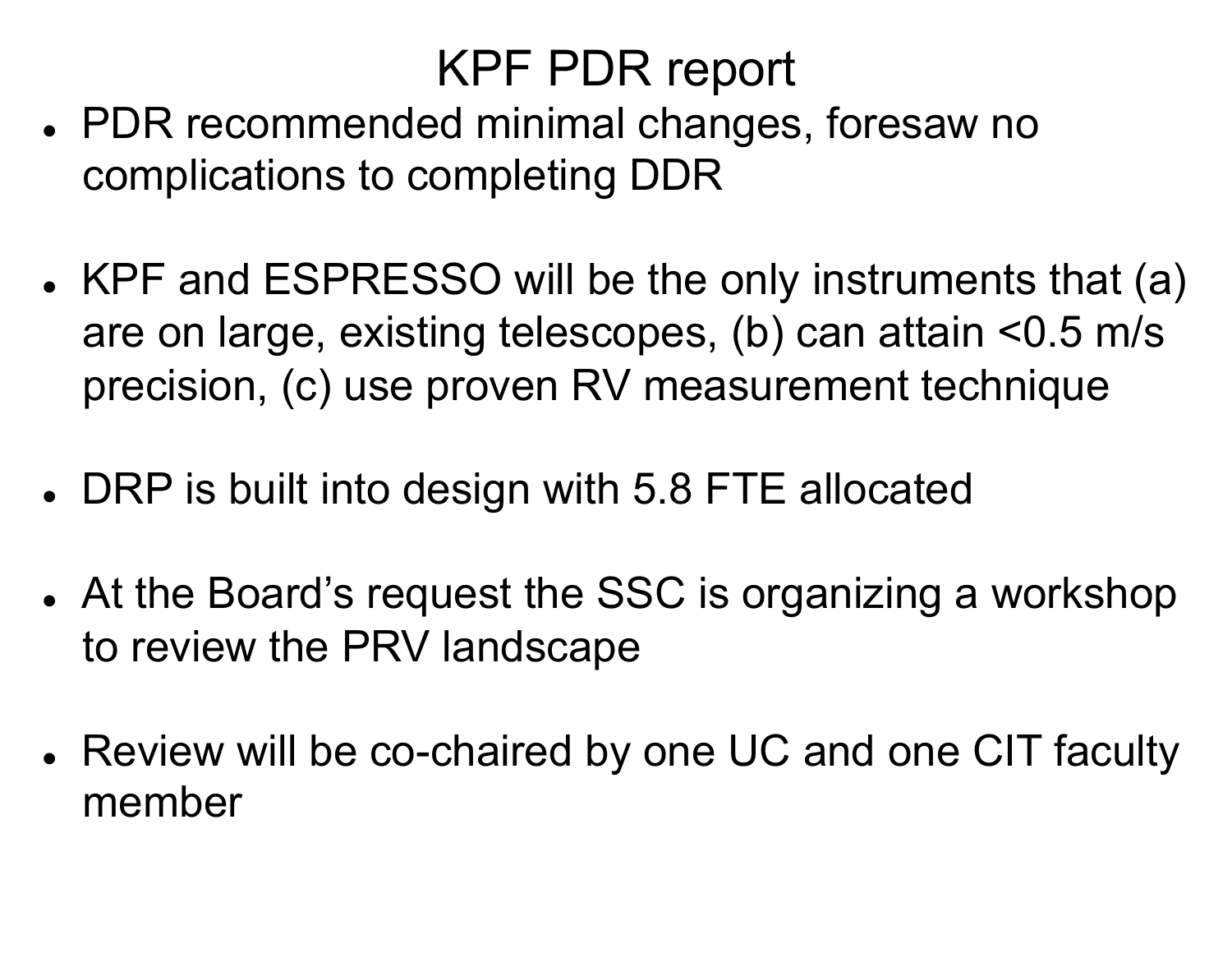### Morning Twilight Observing

- Some observers "quit early", either because the sky is too bright, or because their observing sequences are long, and not enough time remains until the sky is too bright.
- Recent pilot program in which OAs acquired data on Neptune  $@$  Hband and Io  $@$ Mband, typically 20 minutes total time per observation in morning twilight.
- Participation by the PI and the OA is optional; OAs generally enthusiastic.
- WMKO proposes to adopt one such twilight program per (major) partner, i.e., UC/ CIT/NASA/UH with execution in partner proportions = 1/3 : 1/3 : 1/6 : 1/6.
- Prefer long-term monitoring programs, so observing is systematic for OAs. Allowed instruments: NGS-AO, NIRES, possibly others when K1DM3 is available. Calibration is generally not possible.
- Program will need scripts, Responsibility for providing these lies with the PI's. WMKO is taking a low cost approach (pilot program was work of a Keck Scholar).
- Development of these will help with TDA planning tools, data management, etc.
- SSC is very appreciative of the interest of OAs in maximizing science. However, we remain conscious of increased workload concerns on OAs. No SA time involved.
- WMKO will continue current trial period through 2018A and with local TACs, develop a long term plan depending on the success of the trial in producing valuable science.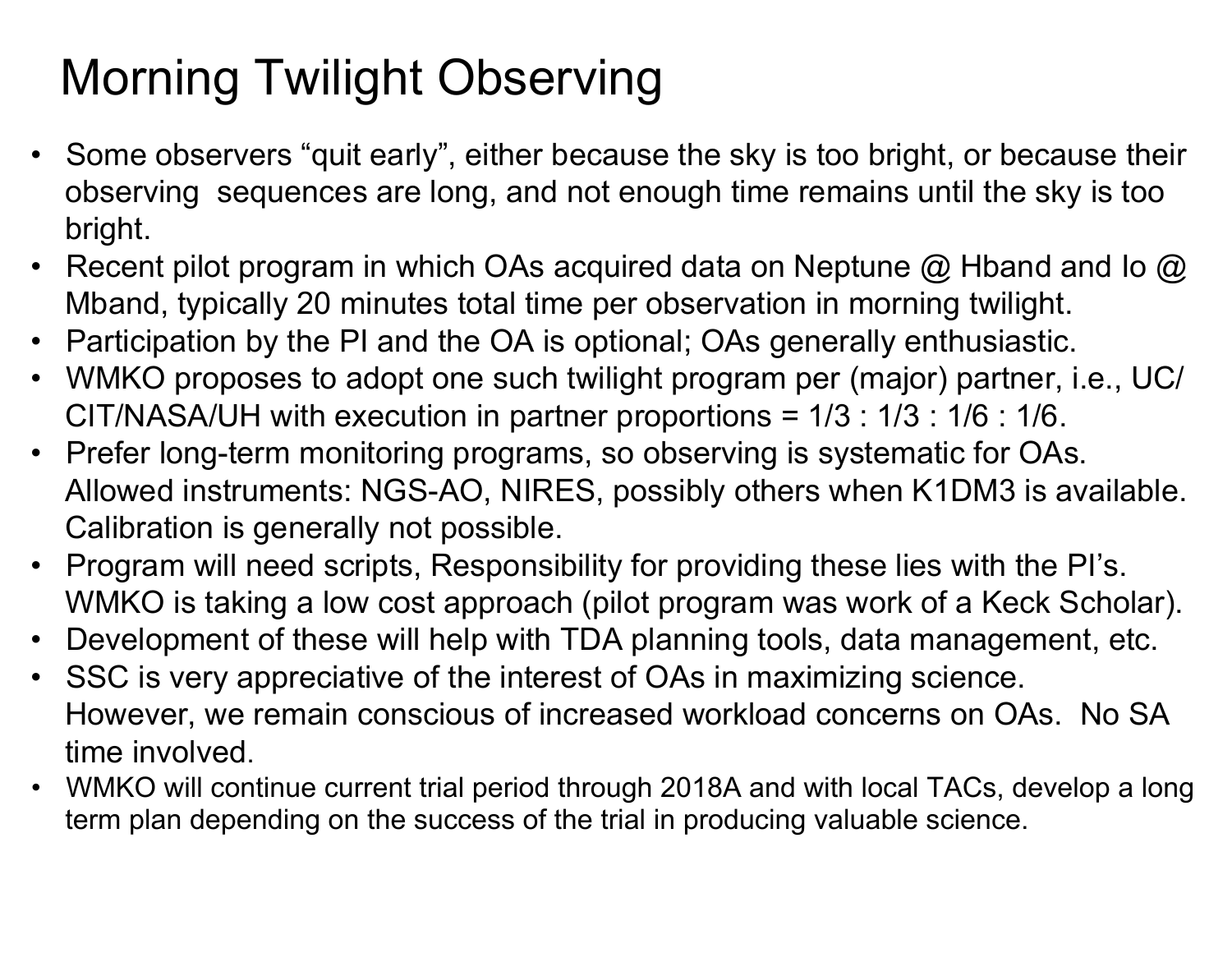# Time Domain Astronomy

- K1DM3 policy questions to consider for future semesters
	- Under what conditions will instrument change be permitted?
	- . What constraints should there be for the inaugural semester, 2018B?
	- Should the 1-hour limitation be increased? SSC recommends that the 1-hour limit stay for the moment.
- Concern for work load on day crew (instrument readiness) and SAs
- LIGO run O3 is expected to be September 2018-May 2019 with 3-9 anticipated events, followed by a 9 month break until the next run
- WMKO requests those allocated ToOs contact the observatory with specific details of their requirements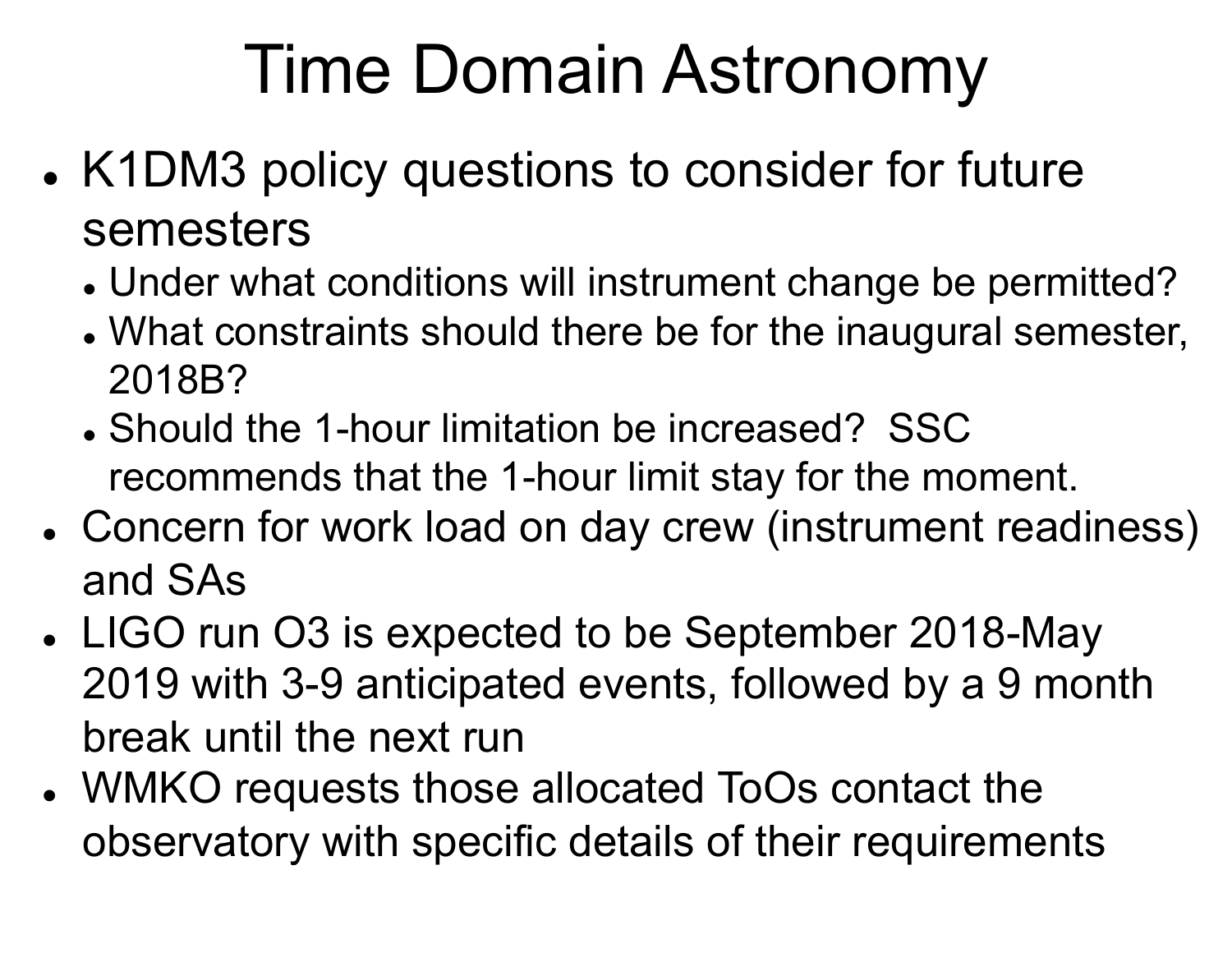# Time Domain Astronomy

Electromagnetic/Gravitational Wave ToOs

- Encourage maximizing observing opportunities by pooling resources (ToO triggers) across partnerships
- All teams awarded ToOs should participate in a face-to-face one-day meeting, convened by SSC, to discuss developing a collaborative strategy
- The meeting recommendations will be reported to SSC in June
- . PIs will not be bound by these recommendations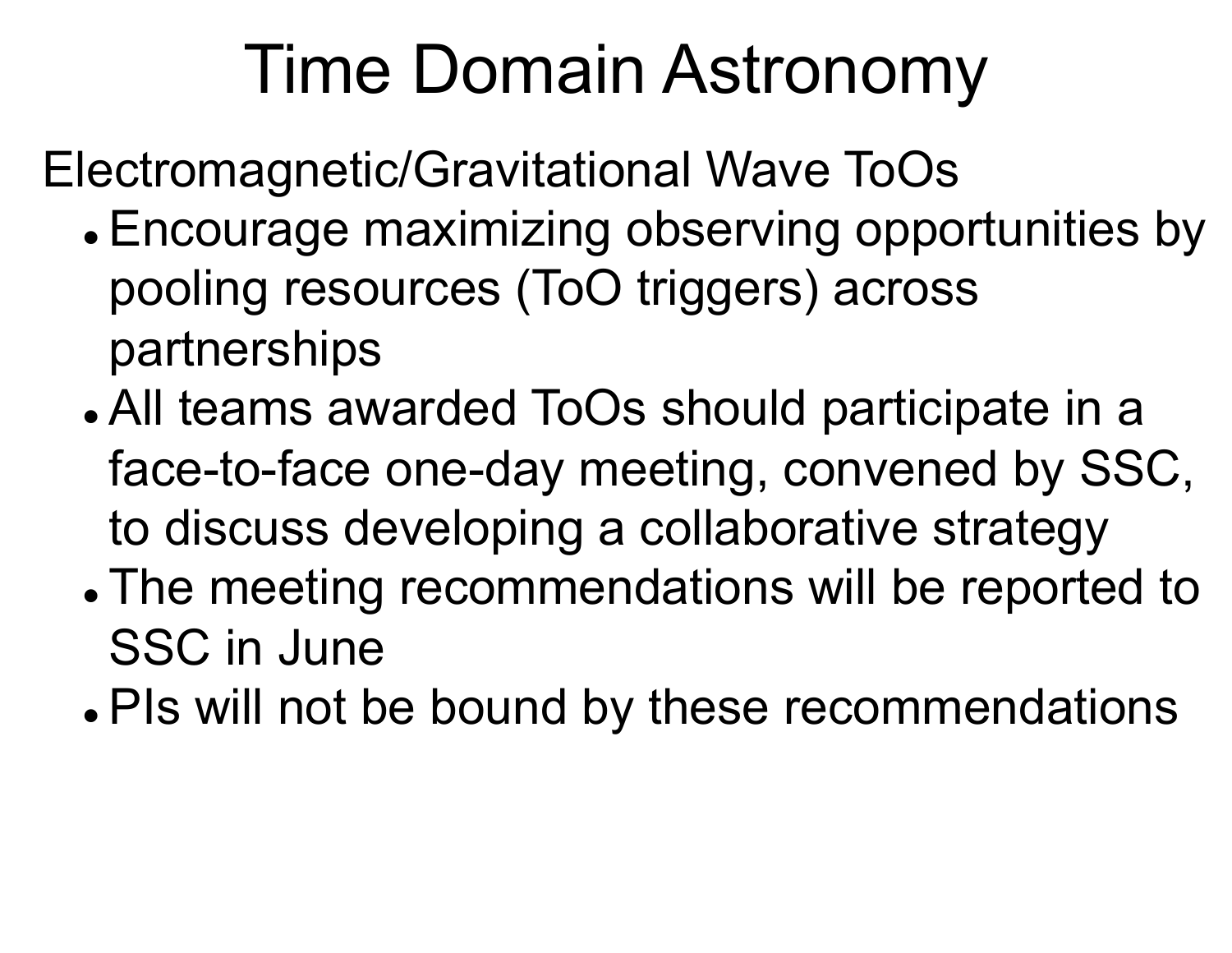### Optimum number of programs per night

The SSC is very concerned about the high workload of the SAs.

A big contributing factor is the increasing number of programs per night.

At present there are up to 4 different programs per night. While 4 program nights are rare, 3 program nights are more common.

The SSC recommends that a limit of 2 programs per night be set for the coming semester 2018B, which will be re-evaluated after the 2018B scheduling is completed and the full implications are clearer.

It is incumbent on the partners to incorporate quarter night allocations into a full night's allocation, if desired.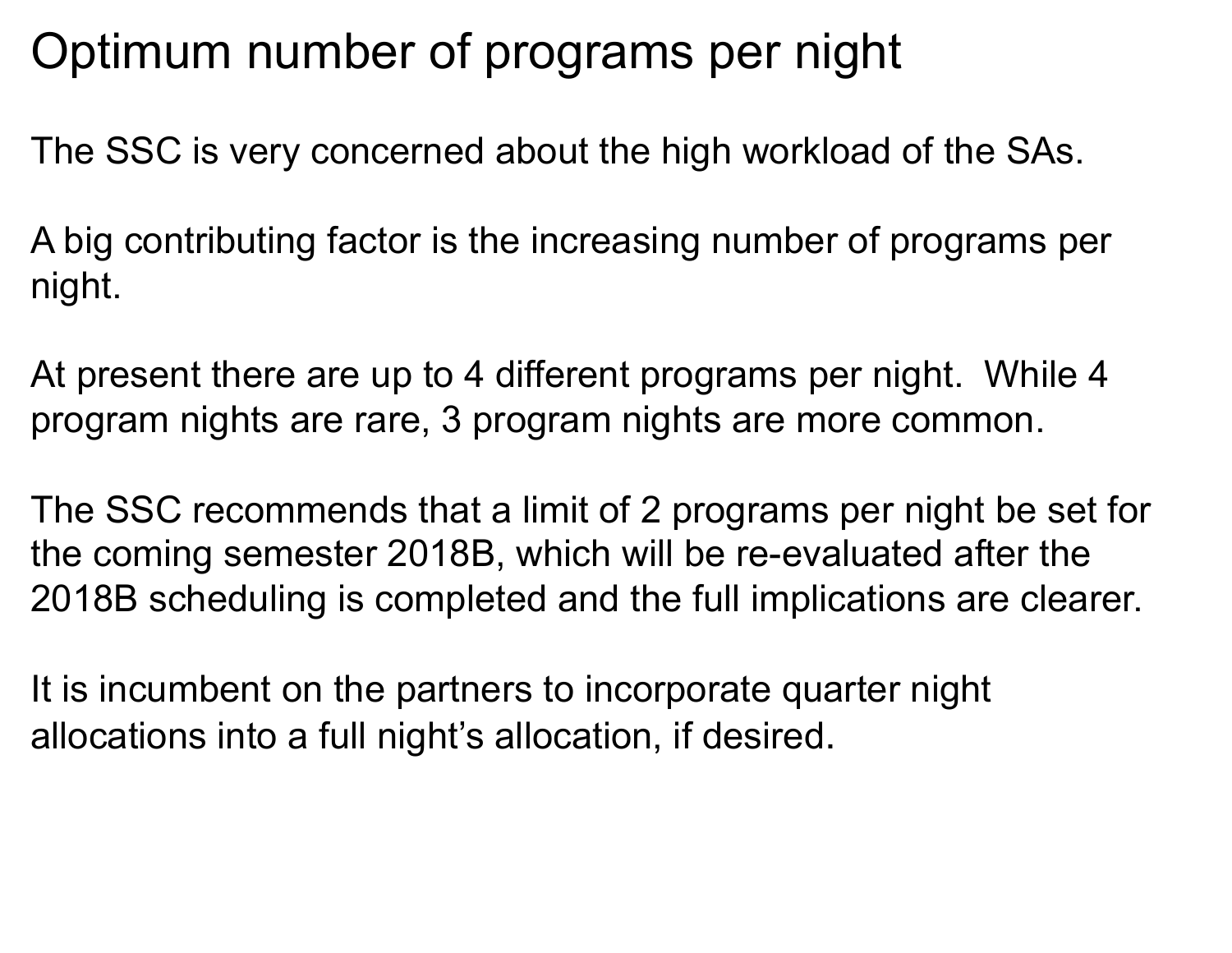# **Data Reduction Pipelines**

Due to size, scope & resources, DRP effort at WMKO should include defining protocols and DRP language and architectures, working with DRP developers in the community to incorporate these into their pipelines. If these goals are met, WMKO will be better able ultimately to take over responsibility for these pipelines.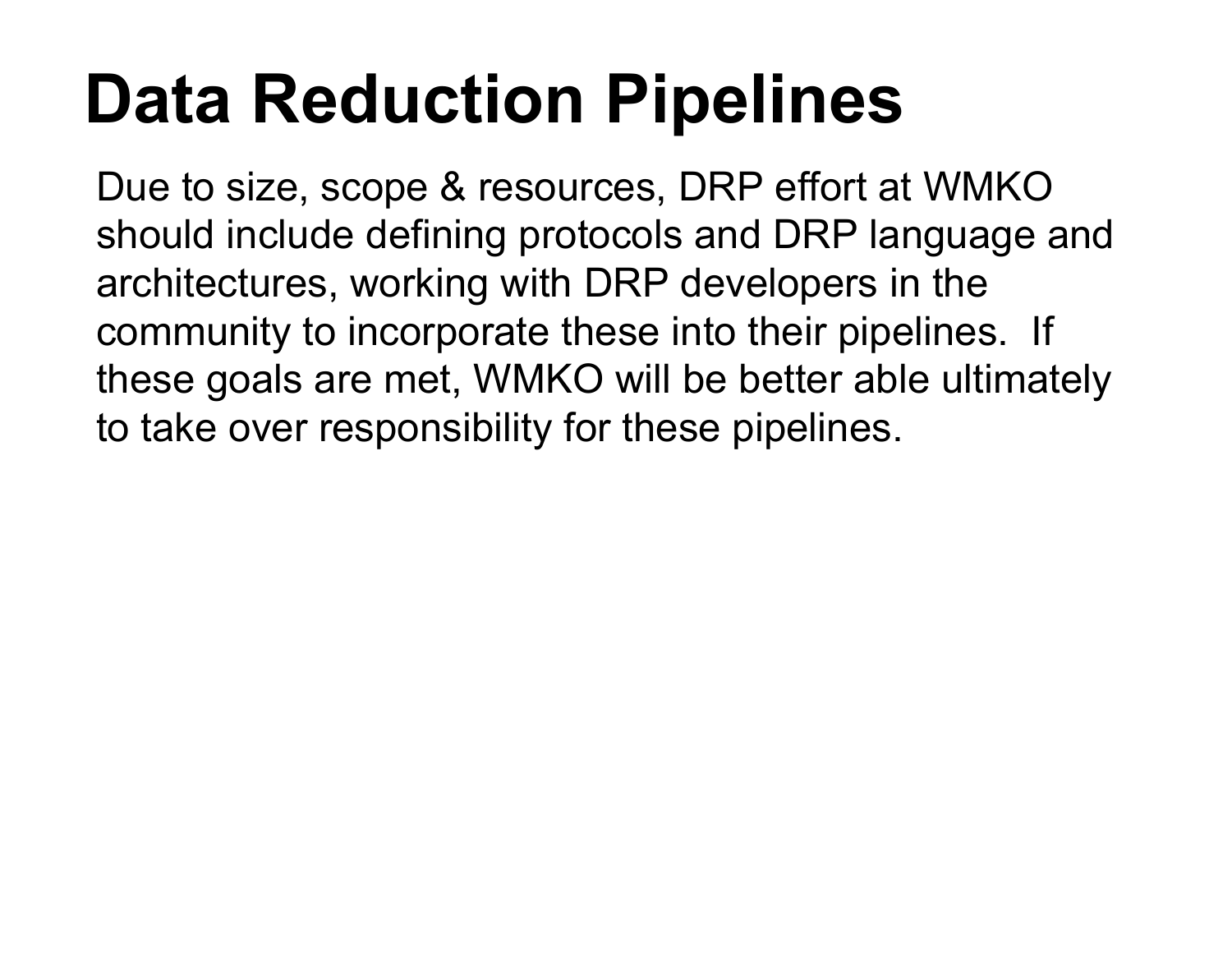# **Data Reduction Pipelines**

SSC asks that WMKO hosts a website listing of all available pipelines with contact details for their developers where permission has been obtained. Observing infrastructure:

Working to ensure data collection is done properly, to facilitate current/future pipeline development: complete metadata, automated calibrations, instrument configuration tool, etc.

Current focus is on new instrumentation, esp. KCWI

Existing pipelines:

supported by Keck: MOSFIRE, KCWI, OSIRIS developed externally: LRIS/DEIMOS (Prochaska & Hennawi) supported/developed by KOA: NIRSPEC, HIRES (PRV mode) unchanging, no current support: HIRES just beginning: NIRES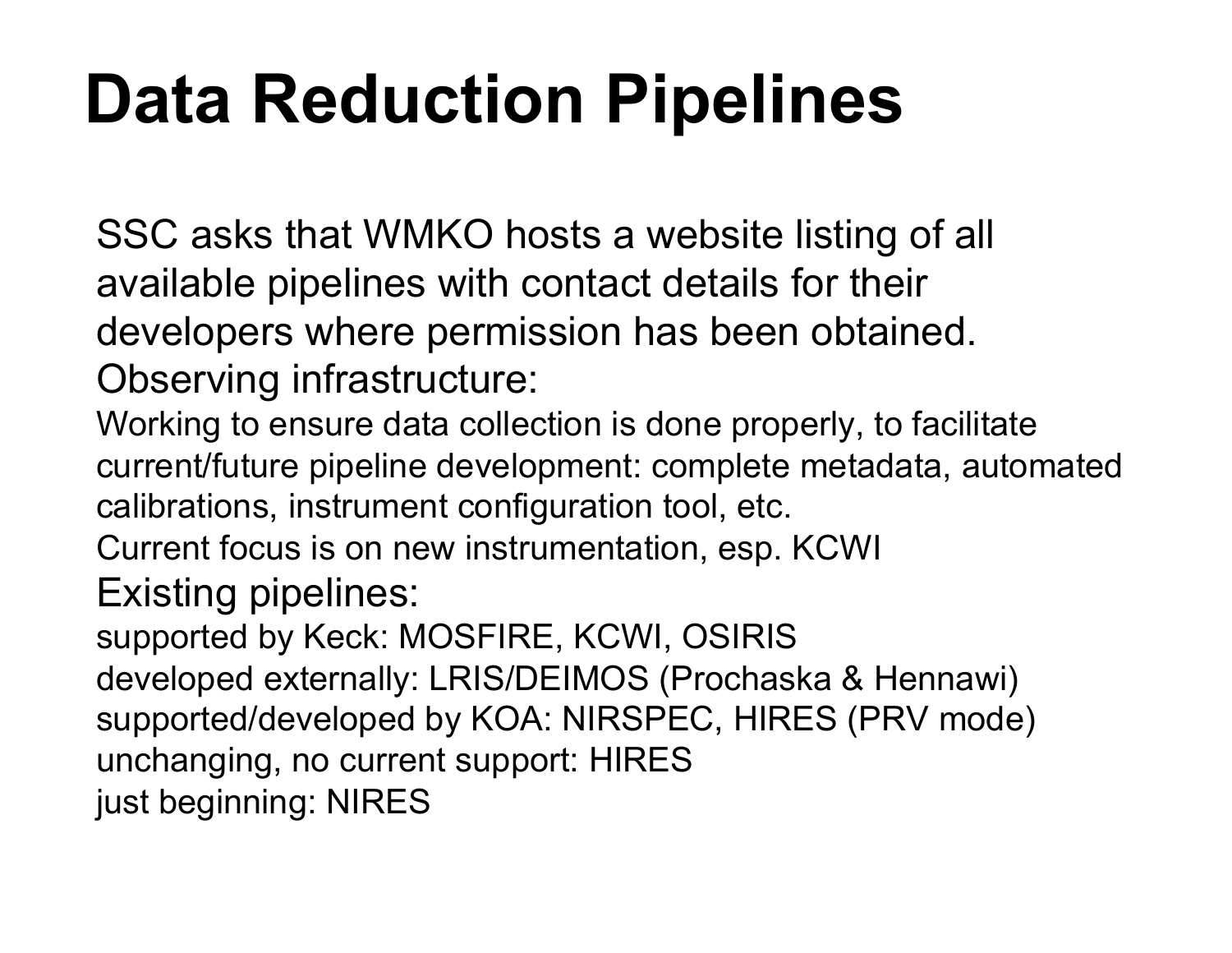#### Observing infrastructure:

WMKO is working to ensure data collection is done properly, to facilitate current/future pipeline development: complete metadata, automated calibrations, instrument configuration tool, etc. Current focus is on new instrumentation, esp. KCWI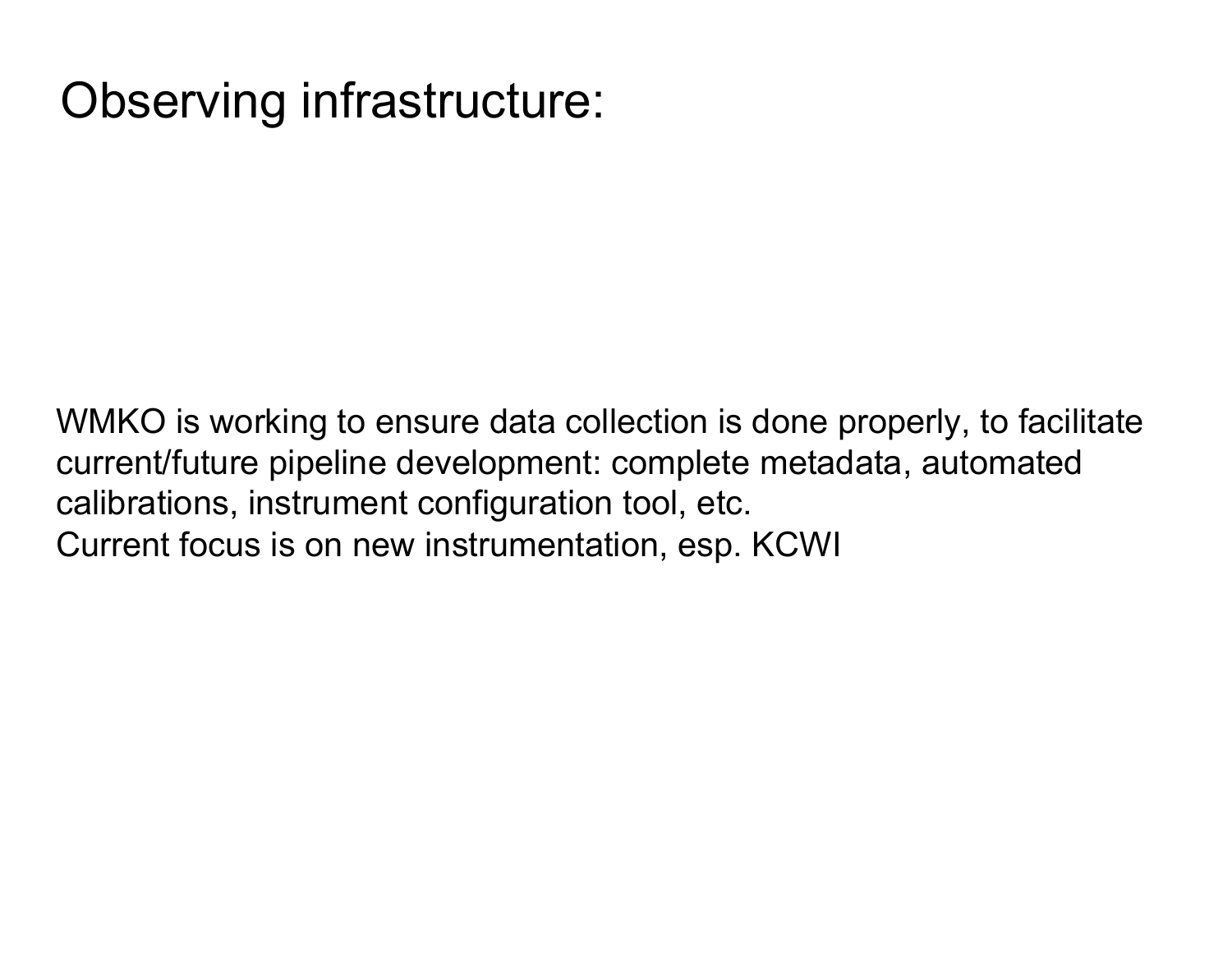# **Data Reduction Pipelines (con't)**

Development of new pipelines is governed by DRWG documents to ensure compatibility with future common infrastructure. DRWG = Prochaska, Hennawi, 2 from KOA, 3 from WMKO (Jeff Mader, Rizzi, Walawander), 2 software engineers from Swinburne. People in the community developing pipeline should be encouraged to join. SSC recommends a one-day DRP workshop attached to the next KSM and a website listing of the DRWG recommendations.

Long-term "gold" model:

Scientific programmer just hired: mostly for KOA, but significant fraction of his time is allocated for current pipelines

#### HIRES PRV pipeline

Existing code from Howard group is being adapted by KOA, via a Python wrapper to existing IDL code, to be released in 2019A. Proper operation of the code requires observers to follow a specific observing procedure, which will be documented.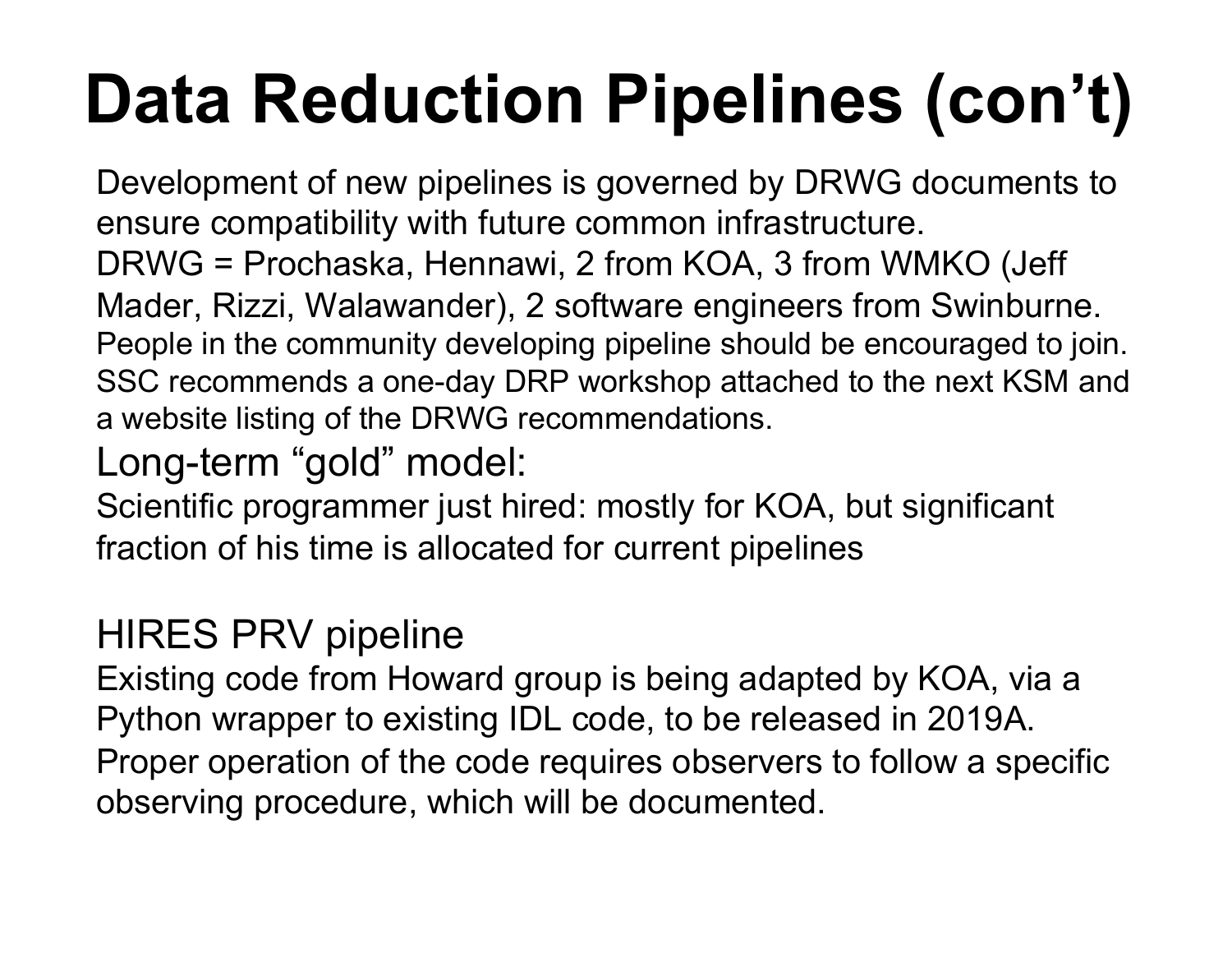### **White papers**

**Ground-Layer Adaptive Optics (GLAO)** 

- Developing simulations, estimating S/N and testing for consistency – using empirical PSF parameters from Imaka (UH88) as input parameters.
- VLT Adaptive Secondary Mirror (ASM) commissioning successful.
- GLAO team is now exploring mechanical options and locations for the wavefront sensor (WFS).
- The feasibility of instruments benefitting from GLAO is being investigated, primarily for LRIS, MOSFIRE and DEIMOS.
- Instrumant studias: status ranort to ha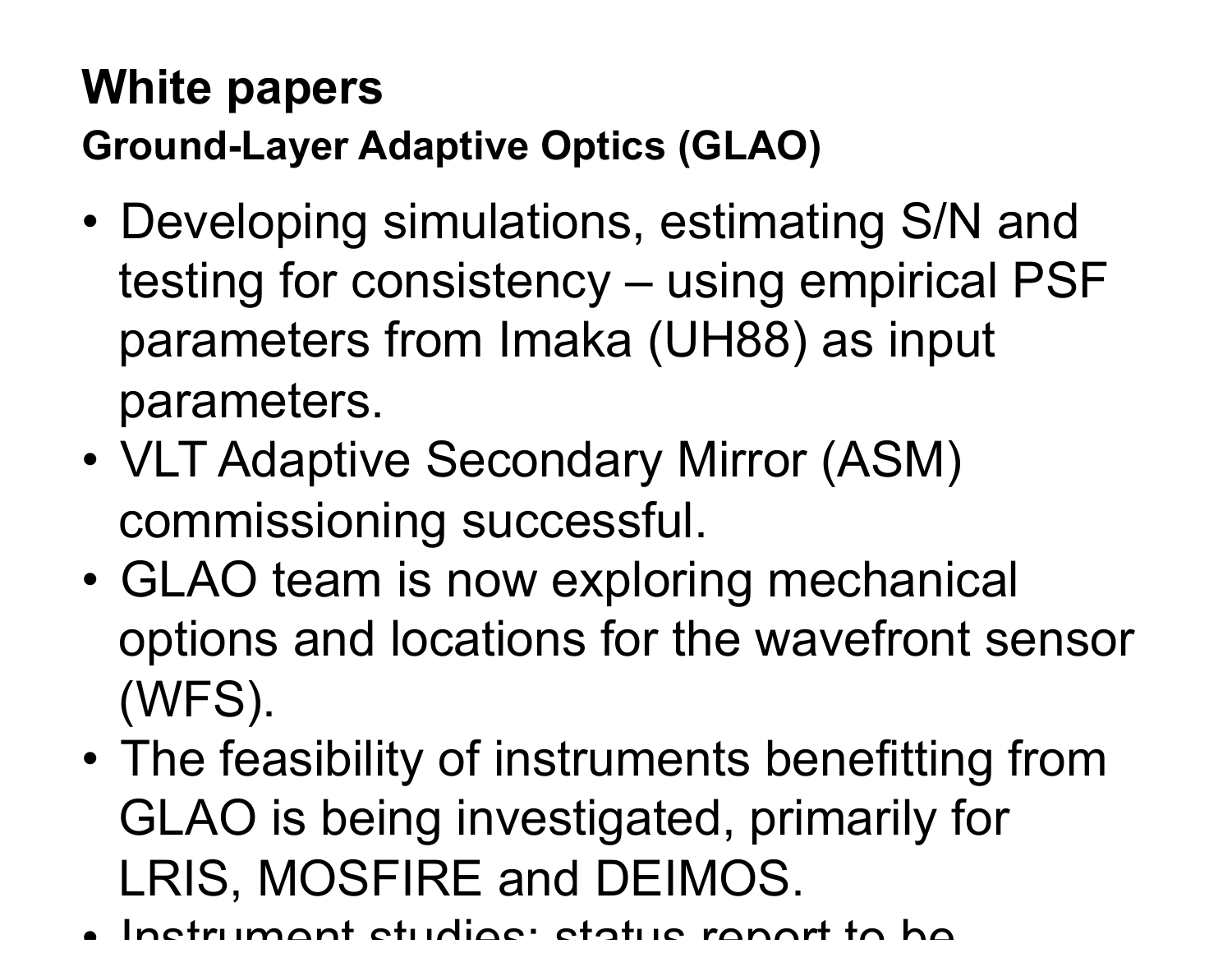#### **Keck-Subaru time exchange**

Huge imbalance in interest: Subaru's demand for Keck has 11:1 oversubscription, while Keck's demand for Subaru is undersubscribed.

Partial nights with Hyper-SuprimeCam (HSC) now possible, via participation in Subaru observing queue.

Even with access to the queue, Keck demand seems unlikely to increase significantly.

Some possibilities for increase in the future SCExAO/CHARIS

IRD spectrometer

Prime Focus Spectrograph (PFS = 2400 fiber moderate resolution spectrograph), coming in late 2020. (PFS team guaranteed time program will be 300-360 nights over 5 years.) SSC recommendation is for WMKO director to convey

potential interest in PFS to Subaru director.